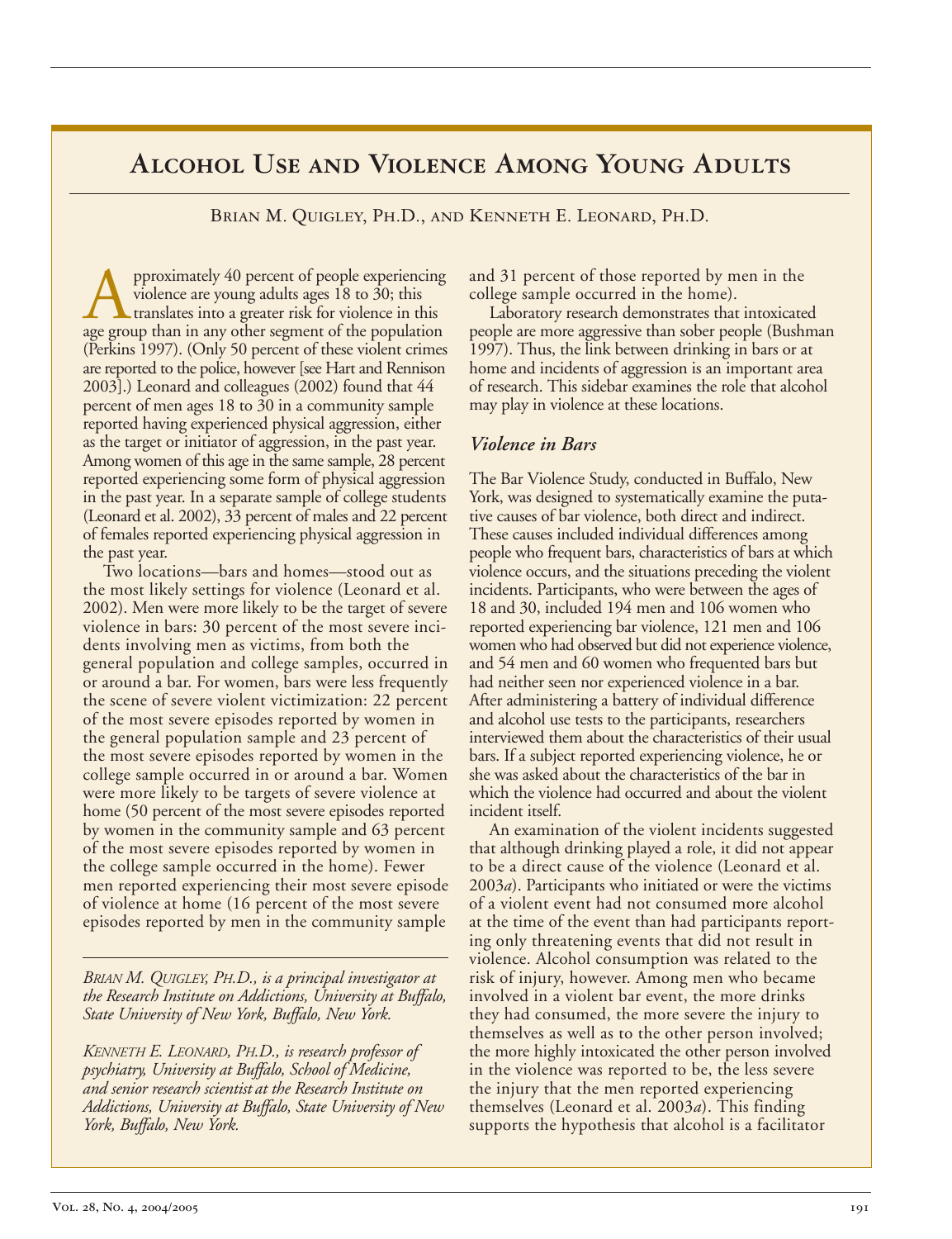rather than an instigator of aggressive behavior. It also is consistent with the view that the psychopharmacological effects of intoxication on decisionmaking may make a bad situation worse.

Not everyone who drinks at a bar experiences violence, and those who do become involved in violence often have unique personality characteristics and alcohol usage patterns. For example, men who had committed or been the target of a violent act in a bar scored higher on measures of anger-proneness and impulsiveness than did men who had not experienced bar violence (although they might have observed it). Men who had experienced violence also scored lower on measures of personality agreeableness. Men who had been involved in bar violence reported drinking more than men who had not been involved (i.e., nonviolent men); they also reported having more alcohol problems than nonviolent men.

A key difference between women's and men's experience in bars lies in the types of aggression they encounter. Parks (2000) found that approximately one-third of the aggression experienced by women in bars was sexual in nature, involving behaviors ranging from inappropriate comments to nonconsensual physical contact.

Women who experienced violence in bars were found to consume more alcohol in general and score higher in anger-proneness than women who did not (Leonard et al. 2003*b*). This study also found that women who experienced severe violence in a bar had consumed more alcohol at the bar and were more likely to go to the bar alone or leave alone or with a stranger.

Bars' social and environmental characteristics also were examined in the Bar Violence Study (Quigley et al. 2003). The clientele of violent bars tended to be younger and more likely to score higher on measures of anger and impulsiveness. They also were heavier drinkers, more likely to have alcohol problems, and more likely to believe that alcohol increases aggression. In addition, participants in the study were more likely to report that violent bars were smokier, higher in temperature, dirtier, darker, more crowded, more likely to have competitive games, and more likely to employ bouncers and male employees. As Buddie and Parks found in their research on women's violent experiences in bars (2003), bars where violence occurred tended to be more permissive of clients' displays of antinormative behavior, including sexual behavior and illegal activities. Based on regression analyses in which the effects of clientele factors were not significant predictors of

bar status (violent or not) when bar characteristics were entered into the equation, the characteristics of the bars rather than the characteristics of the clientele seem to be the stronger determinant of whether violence occurred or not. However, people with certain characteristics may be attracted to certain types of bars, or the characteristics of the bars may be driven by their type of clientele—the exact relationship remains unclear.

Nevertheless, addressing the distinctive social and physical characteristics of violent bars may help reduce bar violence. The Safer Bars Program (Graham et al. 2004) attempted to decrease violence by training bar staff in numerous areas that could impact the potential for violence, such as serving practices and ways to defuse conflict situations, and by helping them to recognize physical and situational characteristics of bars that might promote or result in violence. Following training of employees at 18 violent bars, independent observations demonstrated that these bars had fewer instances of severe aggression by patrons and fewer instances of severe violence by the staff than control bars with similar characteristics. Although it is likely some people will act aggressively regardless of what precautions are taken, these findings indicate that modifying the social and physical atmosphere in a bar can help to reduce the likelihood of violence.

#### *Violence in the Home: Intimate Partner Violence*

Research on intimate partner violence (IPV) demonstrates a high rate of co-occurrence of violence and alcohol use by one or both partners. In a representative sample of American families, Kaufman Kantor and Strauss (1990) found that heavy drinking by the husband was associated with husband-to-wife marital violence, independent of social class. Long-term studies (i.e., longitudinal research) also have shown a relationship between a husband's drinking early in marriage and husband-to-wife violence later in the marriage. In a sample of newlyweds under 30 years of age, husbands who were heavier drinkers before marriage were more likely to be violent toward their wives in the first year of marriage (Leonard and Senchak 1996). A husband's heavy premarital drinking also was predictive of severe violence in relationships that were high in conflict, but not in low-conflict relationships (Quigley and Leonard 1999). This, again, is consistent with the view of alcohol as a facilitator rather than an instigator of aggressive behavior.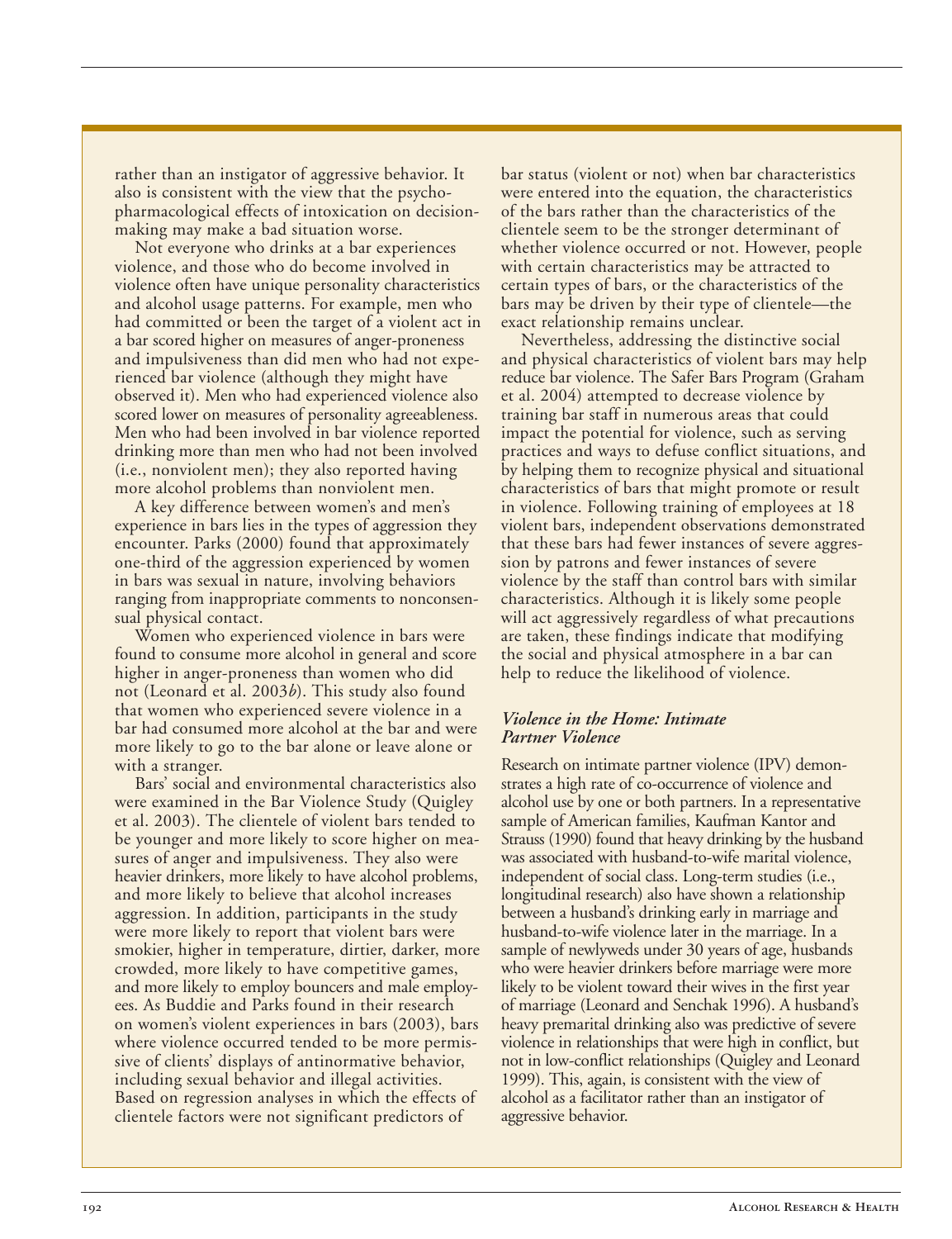Rates of IPV vary by race and ethnicity, as does the relationship of alcohol use to IPV. According to data from the 1995 National Study of Couples, the rate of IPV among African American couples is approximately 30 percent, more than twice as high as the rate among European American couples (11.5 percent) and also higher than the rate among Hispanic couples (17 percent) (Caetano et al. 2001). The relationship of alcohol use to IPV also varies. Nineteen percent of European American husbands and 24 percent of Hispanic husbands who drank at least five drinks a week committed IPV, as opposed to 40 percent of African American husbands who drank (Caetano et al. 2001). Differences between race/ethnic groups suggest that factors may predispose some people to both drinking and violence; however, these predispositions likely act in concert with the psychopharmacological effects of alcohol.

A number of studies have examined the role that alcohol plays in IPV among young adults. The Buffalo Newlywed Study compared couples who experienced only verbal aggression, only moderate aggression, or only severe aggression and found that drinking by husbands was more likely to occur in instances of severe physical violence than in instances of moderate physical violence or verbal aggression (Leonard and Quigley 1999). Among couples who had experienced both verbal and physical aggression, drinking by the husband was more likely in instances of physical violence than in instances of verbal aggression (Leonard and Quigley 1999). Testa and colleagues (2003) reported that more acts, and more severe acts, of violence occurred when the husbands had been drinking than when the husbands had not been drinking. In addition, some limited evidence suggests that wives are more likely to be physically aggressive when their husbands have been drinking. This aggressive behavior by the wives may be a reaction to aggression by the husbands, or the wives may behave aggressively on their own initiative (Testa et al. 2003).

Although not focused on a young adult population, research on treatment also suggests a relationship between acute alcohol use and the occurrence of IPV. This research suggests a causal relationship between drinking and the occurrence of a violent incident on the same day. Murphy and colleagues (2005) asked alcoholics and their spouses to report on conflict episodes and whether they involved physical violence. According to the wives' accounts, alcoholic men were more likely to have been drinking during physically violent events. According to the husbands' accounts, the men were likely to have consumed six or more drinks before these violent events. Similarly, Fals-Stewart (2003) assessed men entering treatment for alcoholism or domestic violence.

He used a timeline followback method to determine the days on which alcohol abuse occurred and, independently, the days on which incidents of marital violence occurred. He found that the incidence of severe violence was much higher on days of heavy drinking (six or more drinks) than on days of no alcohol abuse, and that violence was most likely to occur within 4 hours of drinking. Several other studies have reported that alcohol use is more common at the time of serious physical assault events than near the time of less serious events (Martin and Bachman 1997; Thompson et al. 1999).

Finally, other evidence not specifically focused on young adults indicates that behavioral couples therapy for alcoholism reduces husband-to-wife marital violence. Prior to treatment, higher rates of IPV were found among samples of male alcoholics than in the general population. Significantly less violence occurred in the year after treatment compared with the year prior to marriage. In addition, the number of severely violent incidents decreased to rates similar to those seen in the general population (O'Farrell and Murphy 1995). More recent research has corroborated this early finding. O'Farrell and colleagues (2004), studying a sample of 303 male alcoholics undergoing behavioral couples therapy, found that reduction in husband-to-wife violence was correlated with greater treatment involvement. The more involved the males were in their alcoholism treatment, the less they drank and the less aggressive they were toward their spouses (O'Farrell et al. 2004).

#### *Conclusions*

Young adults experience more violence than older age groups. Among young adult males, the most severe violence tends to occur in bars and clubs; young adult females are more likely to experience violence in the home. In both locations, the circumstances that provoke intoxicated aggression appear to arise from personality differences among people and from characteristics of the situations. People who are generally angry, impulsive, and less agreeable seem more likely to engage in intoxicated aggression. Bars with permissive atmospheres increase the probability of intoxicated aggression, and the more alcohol consumed, the greater the likelihood of injury. In domestic violence situations, alcohol use by the husband is predictive of severe violence only in marriages already high in conflict. All of these findings are consistent with the hypothesis that intoxication mainly serves to make conflict situations worse.

People often become intoxicated before getting into conflict. Evidence from experimental, survey, longitudinal, and event-based research suggests that alcohol